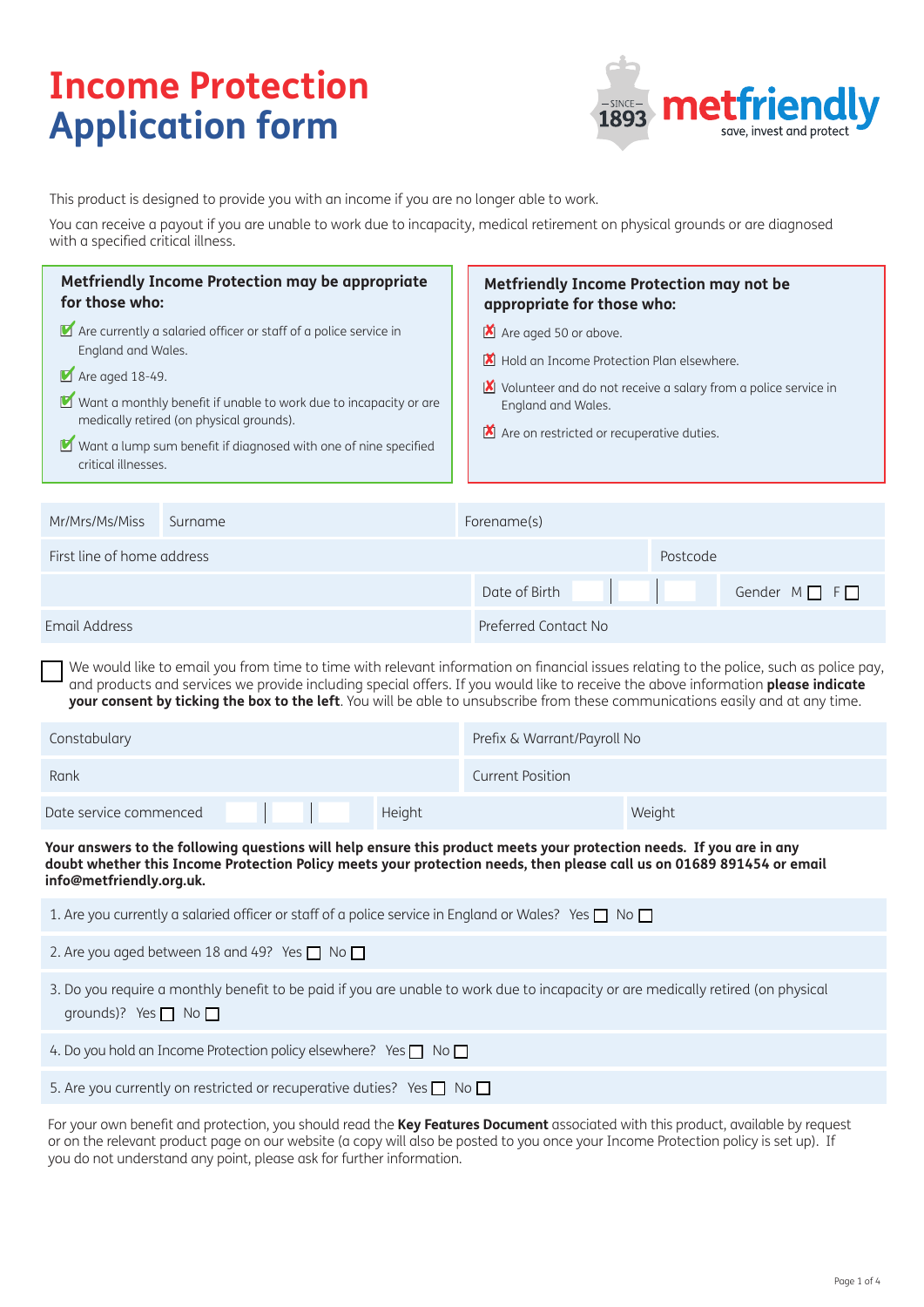## **Medical Information Questions**

Do you smoke or have you used tobacco, nicotine products or e-cigarettes (including vaping) in the last 12 months? Yes  $\Box$  No  $\Box$ 

If yes, how many do you smoke each day or how long do you vape for?

#### **Please answer the following questions very carefully: Yes No**

- 1. Have you ever been advised by a medical professional to reduce your alcohol consumption?
- 2. During the last 5 years have you ever taken any drugs for recreational purposes? (e.g. cocaine, cannabis, heroin, anabolic steroids)
- 3. Do you engage or have you any intention of engaging in any hazardous sport or pastime? (e.g. private flying, base jumping, mountaineering)
- 4. During the last 5 years have you ever been absent from work due to injury or sickness for a period exceeding 5 consecutive days?
- 5. Are you currently on restricted or recuperative duties?
- 6. Have you ever tested positive for HIV/AIDS, Hepatitis B or C or have you been tested or treated for any sexually transmitted disease or are you awaiting the results of such a test?
- 7. Have you ever sought, or are you currently seeking or intending to seek, medical advice for:
- a) any disease or disorder of the heart or circulatory system, including raised blood pressure?
- b) stroke, transient ischaemic attack or any form of haemorrhage?
- c) cancer (including leukaemia, lymphoma and Hodgkin's disease) or any mole or skin marking that has bled, changed or become painful, or any form of tumour or lump?
- d) diabetes, sugar in the urine or raised cholesterol?
- e) any disease or disorder of the blood?
- f) Multiple Sclerosis, Parkinson's disease, Alzheimer's disease, Motor Neurone disease, optic neuritis, numbness, paralysis, loss of feeling, blurred or double vision or any hereditary disorder?
- 8. Before the age of 60 have any of your parents, brothers or sisters ever suffered from heart or circulatory disease (including heart attack, angina), cancer, stroke, diabetes, paralysis, a disorder of the nervous system, eye disease, familial polyposis of the colon, kidney disease or any hereditary disease?
- 9. During the past 5 years have you suffered from any illness or injury requiring investigation, consultation, treatment, tests (including blood tests) or advice by a specialist, clinic, hospital or doctor?
- 10.Do you have any current symptoms or complaint for which you have not sought medical advice but intend to (you do not need to disclose matters relating to uncomplicated pregnancy, fertility treatment, hay fever, common colds and flu or vaccinations)?
- 11.During the last 5 years have you suffered from:
- a) epilepsy, fits or blackouts?
- b) mental illness, anxiety, stress, post-traumatic stress disorder, depression or any other psychiatric or nervous disorder?
- c) arthritis, rheumatism, gout or trouble with your bones, joints or muscles?
- d) asthma, bronchitis, pneumonia or other respiratory disorder?
- e) any disorder of the stomach, digestive system, liver or bowel?
- f) any kidney or bladder disorder?
- g) any gynaecological disorder or abnormality of the breast, uterus or cervix?
- h) any form of allergy, skin complaint or any problem with sight or hearing?
- 12. Are you presently applying, or during the last 2 years have you applied, for Income Protection or Critical Illness Insurance with any other provider or have you had a policy that has been rated, declined or had any condition excluded? If yes, please provide details below:

13. In the last month, have you

- a) tested positive for Coronavirus (COVID 19)?
- b) been tested for Coronavirus (COVID 19) but have not yet received a result?
- c) been personally advised to self-isolate by a medical professional or the national advice centres (e.g. NHS 111) but have not been diagnosed with Coronavirus (COVID 19) and are still self-isolating?
- d) had direct contact with someone who's been confirmed or is still suspected to have Coronavirus (COVID 19)?
- 14. Do you currently have symptoms such as a persistent cough, high fever, fatigue or body aches?

| ⊑<br>コ<br>l<br>L<br>Ē<br>Ì<br>Γ<br>コ<br>Г<br>$\Box$                                   | Г<br>I<br>l<br>C<br>l<br>Γ<br>I<br>Г<br>1<br>Г                                          |  |
|---------------------------------------------------------------------------------------|-----------------------------------------------------------------------------------------|--|
| $\Box$                                                                                | 1<br>Е                                                                                  |  |
| $\Box$                                                                                | 1<br>Г                                                                                  |  |
| $\cdot$<br>]<br>Ļ<br>$\ddot{\phantom{0}}$<br>Ì.<br>$\cdot$<br>$\overline{\mathbf{v}}$ | $\overline{\phantom{a}}$<br>l<br>$\overline{\cdot}$<br>$\cdot$<br>Ŀ<br>I<br>$\mathsf L$ |  |
| I<br>ר<br>ד                                                                           | l                                                                                       |  |
| ℾ<br>ך<br>Г<br>ヿ                                                                      | C<br>ך<br>C                                                                             |  |
| Г<br>$\Box$<br>$\overline{a}$<br>]<br>D<br>]                                          | Г<br>٦<br>[<br>l<br>Ē                                                                   |  |
|                                                                                       |                                                                                         |  |
|                                                                                       |                                                                                         |  |

П  $\Box$ 

П.  $\Box$ 

n.  $\Box$ 

n.  $\Box$ 

П  $\Box$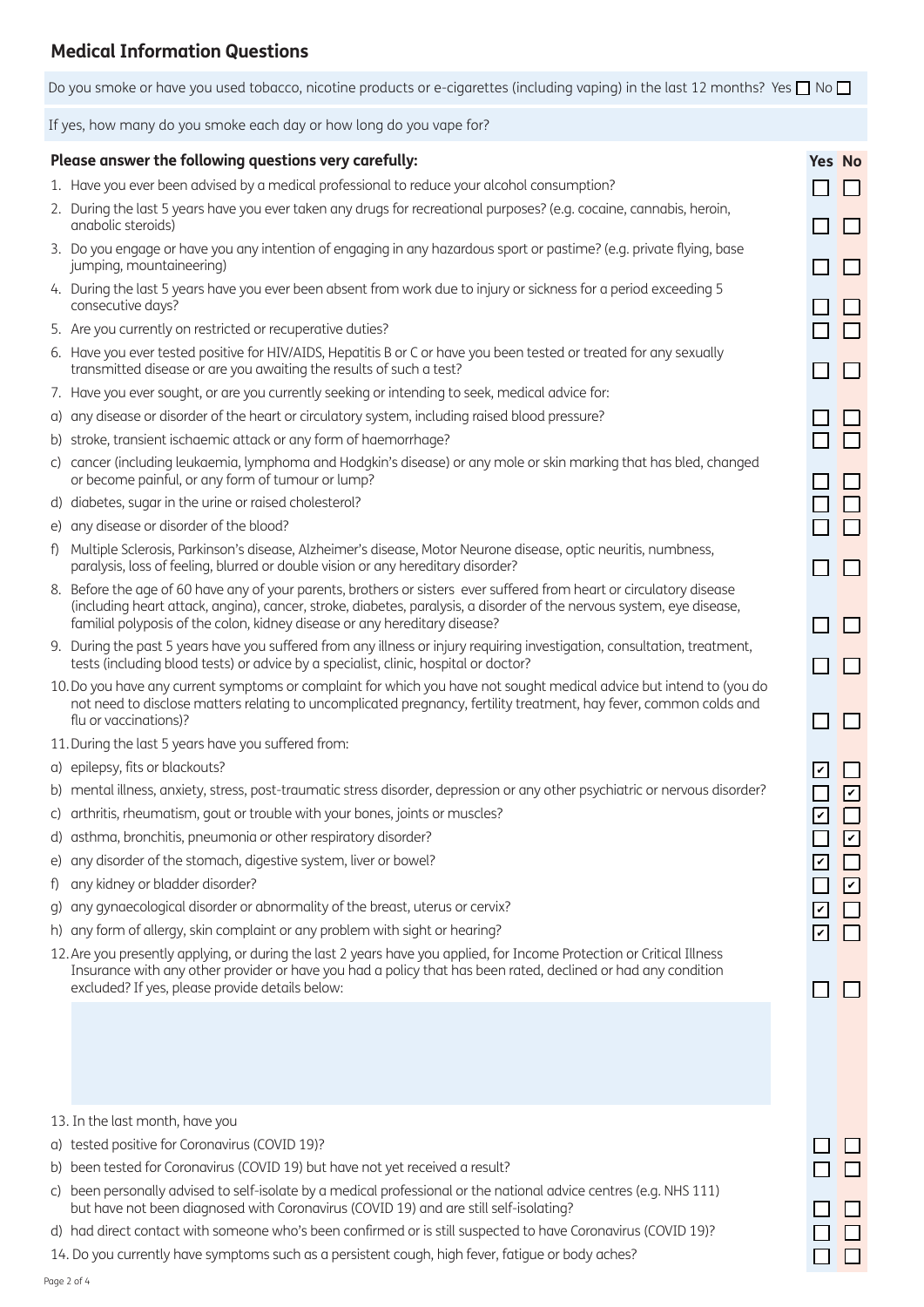#### **IF YOU ANSWERED YES TO ANY QUESTIONS 1 TO 14, PLEASE PROVIDE DETAILS BELOW.**

If you do not do so, the processing of your application will be delayed whilst we obtain this information from you – we cannot consider your application without full details. Please provide details **on the back of this application** if you have **more than two medical conditions** to disclose.

| Use the questions shown to provide your answers.           | <b>Condition 1</b> | <b>Condition 2</b> |
|------------------------------------------------------------|--------------------|--------------------|
| Which question(s) does the information relate to?          |                    |                    |
| What medical condition have you<br>been diagnosed with?    |                    |                    |
| What symptoms have you suffered with?                      |                    |                    |
| When did you first suffer symptoms?                        |                    |                    |
| When did you last suffer symptoms?                         |                    |                    |
| Have your symptoms been continuous?                        |                    |                    |
| Are you receiving any treatment;<br>if yes what treatment? |                    |                    |
| Have you had any time off work?                            |                    |                    |
| If yes, how much time off work?                            |                    |                    |
| Are you fully recovered?                                   |                    |                    |

#### **If you answered yes to question 8 family history, please answer the following questions:**

Which family member does this relate to? How old were they at diagnosis?

What medical condition were they diagnosed with?

A copy of the terms and conditions of the proposed plan and also a copy of the completed proposal form will be made available on request.

### **Confirming Your Identity**

In order to process your application Metfriendly will refer to Credit Reference Agencies to confirm your identify. This search will leave a 'footprint' on your credit file, which is required to record that the check has taken place. This footprint is not the same as a credit check footprint and has no negative impact on your file. Please read the following:

#### **ID Declaration**

I understand that you will undertake a search with a Credit Reference Agency for the purposes of verifying my identity. To do so the Credit Reference Agency may check the details I supply against any particulars on any database (public or otherwise) to which they have access. They may also use my details in the future to assist other companies for verification purposes. A record of the search will be retained. Your information may be disclosed to a credit reference agency, which may keep a record of that information; and (b) the credit reference agency may disclose that information, and the fact that a search was made, to its other customers for the purposes of assessing the risk of giving credit and occasionally to prevent fraud, money laundering and to trace debtors.

#### **Declaration**

- I declare that the foregoing statements are to the best of my knowledge and belief true and complete. After the initial premium-free period, I authorise the deduction from my monthly salary of all contributions that may become due.
- **•** I hereby apply for Metfriendly Income Protection and accept the terms and conditions as described within the product literature and elsewhere within this application.
- **•** I apply for membership of Metfriendly in accordance with the provisions of its rules (unless I am already a member) and I agree to abide by Metfriendly's Rules at all times (a copy of Metfriendly's Rules appears on metfriendly.org.uk and is available in printed form upon request).

| $\sim$ . The set of $\sim$<br>ັ<br>۰ | . | - 11<br>. |
|--------------------------------------|---|-----------|
|                                      |   |           |

The liability of the Society does not begin until the application has been accepted. Any medical condition that arises prior to the policy start date must be notified to the Society or your claim may be denied.